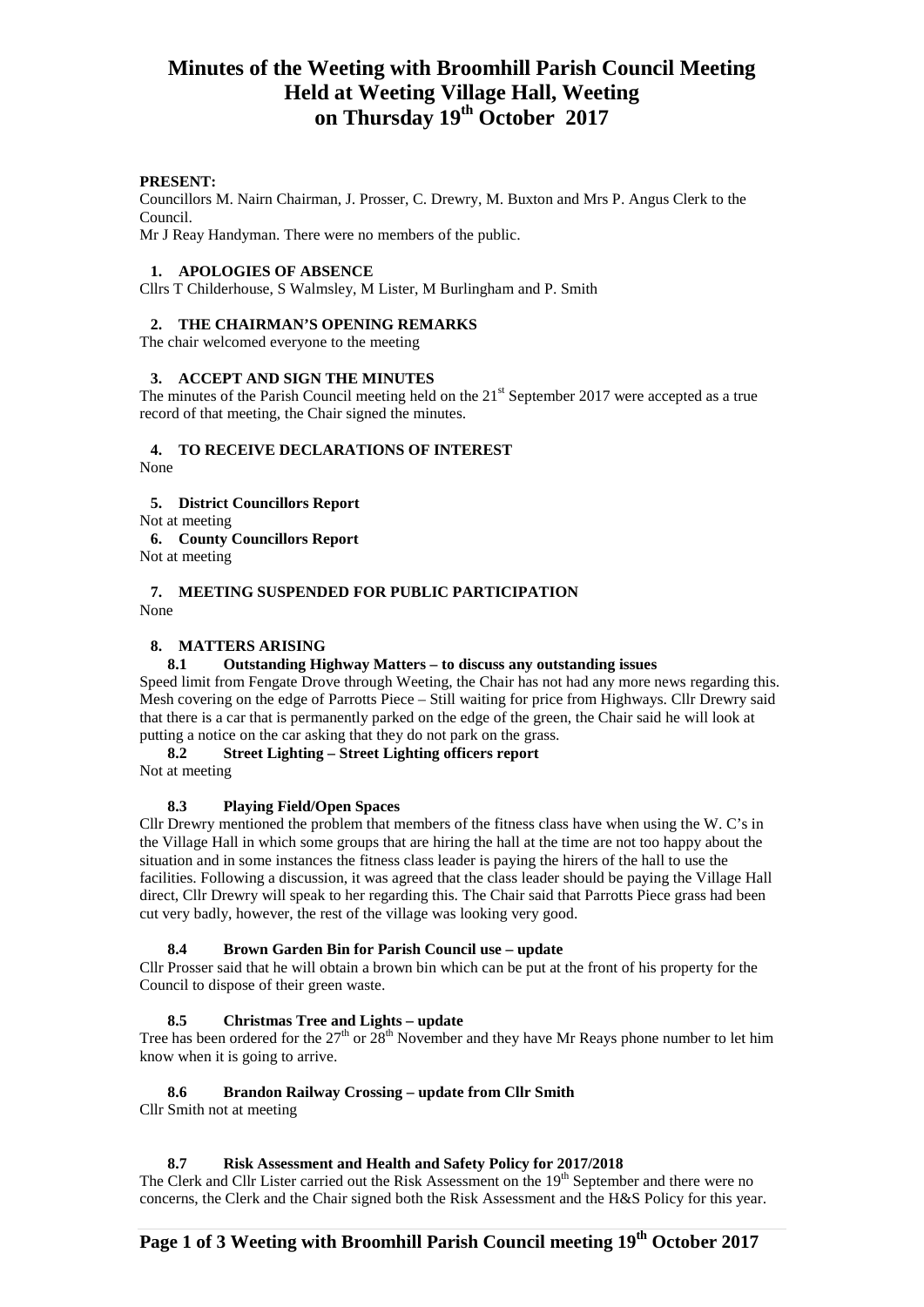# **Minutes of the Weeting with Broomhill Parish Council Meeting Held at Weeting Village Hall, Weeting on Thursday 19th October 2017**

## **8.8 November and December Parish Council Meetings**

There will be no meeting in November and it was agreed that the date of the meeting in December would held on Thursday the 21st.

## **9. REPORTS**

## **9.1 Chairman's Report**

The Chair said that there doesn't seem to be much enthusiasm from people to join in and help with the Weeting Village Fayre and he suggested that the Parish Council does not get involved in the organization of the event in the future, it was agreed that this would be put on the December Agenda for further discussion.

## **9.2 Clerks Report**

- Reported broken rowing equipment to Fresh Air fitness<br>• Republished interval it is the bandyman
- Brought new litter picker for handyman
- Contacted Brecklands regarding the brown bin
- Ordered Christmas Tree
- Prepared figures for budget meeting
- Paid yearly figures for web site and email domains (it was agreed that the Clerk will look at alternative web administrators and domain suppliers for the future)
	- completed risk assessment and H&S forms to be signed at the meeting

## **9.3 Village Handyman Report**

- Fitted steering wheel to play area car
- Picnic table in the play area had been turned over so this was turned back up *(with help of Luke the paper boy)* and the legs were fixed and the bench was then concreted into new base.
- Fenced off the double rower that had broken and put some "Do Not Use" signs in place. (consulted *with Mr Gaughan and Mr McAndrews who have 80 years engineering experience between them who said that the weld had held, but the box section had given way so it was welded at the weakest point)*
- Cut and trimmed the dog walk.
- Removed house rubbish in bottle bank bin and bus shelter bin weekly.

## **9.4 Bowls Club Report**

Nothing to report – there is the AGM in November. Cllr Drewry said that there had been some complaints regarding loud music going on very late.

## **9.5 Village Hall Report**

Not at meeting.

#### **10. CORRESPONDENCE – To report on any outstanding correspondence received by the Council**

Nothing outstanding.

## **11. FINANCE**

## **11.1 To Agree and Sign the Payments for September/ October Invoices**

The following payments were authorised on Thursday the 19th October 2017 this was proposed by Cllr Drewry, seconded by Cllr Buxton and all agreed The cheques were signed by Cllrs Prosser and Cllr Nairn

**Balance for September 2017 £25,520.72 Minus the following direct debits** E-On Street Lights  $£457.18$